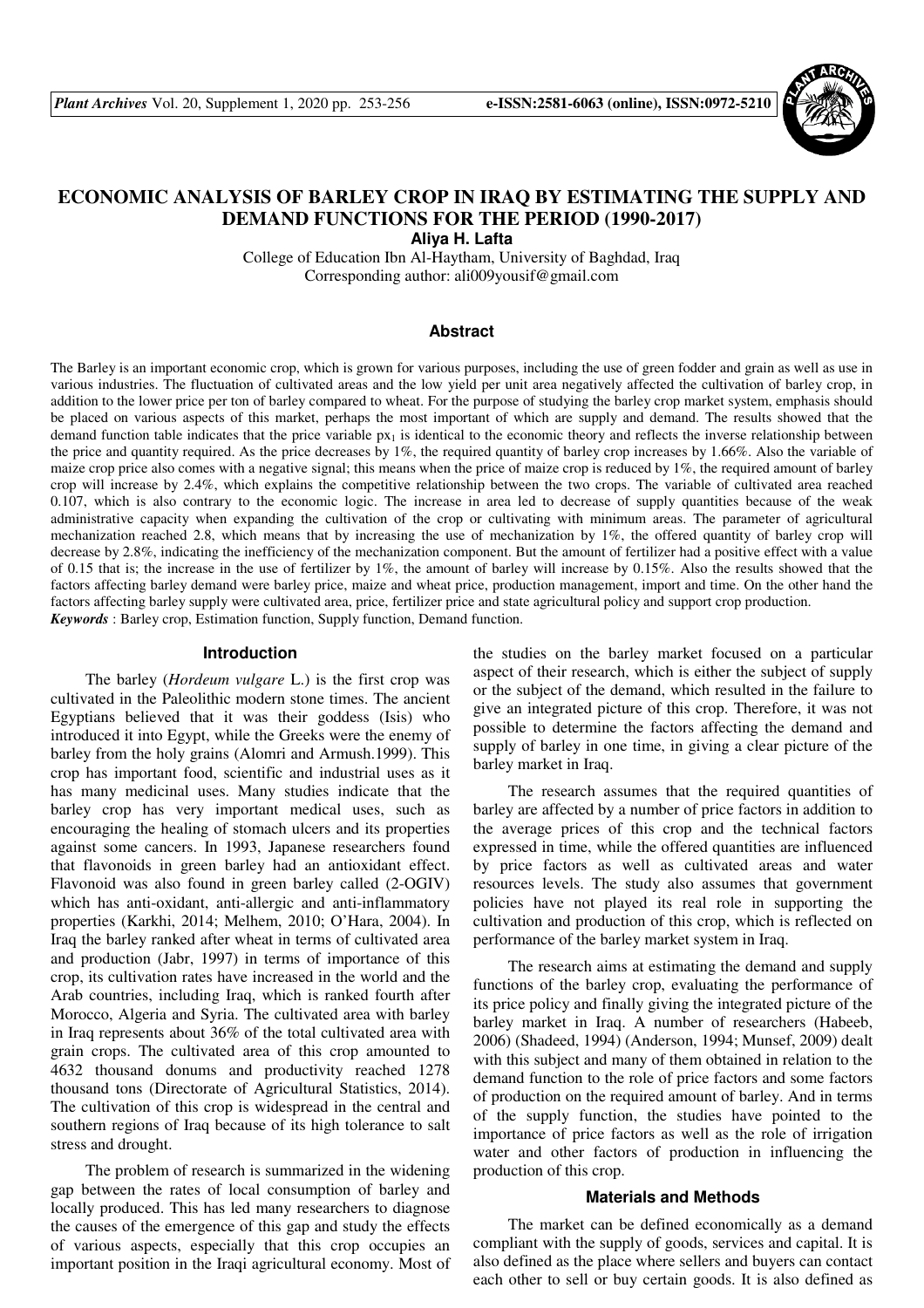marketing as a set of tags discovered by the consumer which describing the product, or as a group of persons who have needs require saturation, have money and have a desire to agree. Kilter and Dubo have defined it as a group of customers who are capable and willing to carry out the exchange process. The American Marketing Association defined it as the total consumer demand for certain goods or services (Mosa, 1998).

The study of markets is of great importance because it is directly related to the life and development of societies. The study of the market is the main focus of the study of the project because through market research the amount of demand for the product is determined and the production capacity of the projects is determined. And through production capacity it is possible to test the technologies, the means of production, the size of the project and all its technical aspects. Therefore, it is possible to determine the production and sales plan on which the financial and economic analyzes of the project are based, and it concludes the profitability and returns of the financial, economic and social project (Munsef, 2009). Data were obtained from secondary sources represented by the Ministry of Agriculture - Planning Department, Ministry of Planning, Central directorate of Statistics. The method of analysis will be based on the quantitative method of using multiple regressions and the method of least squares method (OLS) to estimating the demand and supply characteristics of the barley crop in Iraq for the period 1990-2017. The data were analyzed using the statistical program e views.9

## **Results and Discussion**

#### **First: the demand function**

The basic concepts adopted from the economic theories as well as the previous studies are the most important considerations for guiding the selection of the appropriate mathematical formula and determining dependent and independent variables and accordingly The demand function we are estimating is described as follows:

 $Qd = b_0 + b_1 px_1 + b_2px_2 + b_3px_3 + b_4t +ui$ 

That is

 $Qd$  = the required quantity of barley crop (1000 tons)

 $Px_1 = Barley$  crop price (IQD.ton<sup>-1</sup>)

 $Px_2$  = Wheat crop price (IQD.ton<sup>-1</sup>)

 $Px_3$  = maize crop price (IQD.ton<sup>-1</sup>)

 $T =$ Time expressed by years

Ui = random variable that absorbs the effect of variables not included in the function, which is many and has been excluded part of them due to the lack of data, although important in the demand function.

The order function was estimated by the above variables using the least squares method (OLS) and viewer. 9 program using several mathematical formulas (semilogarithmic, logarithmic, linear). The logarithmic formula was the best formula based on the statistical and standard tests.

#### **Table 1 :** Demand function on barley crop

| Variable<br>LNPX1  | Coefficient |                       |             |          |
|--------------------|-------------|-----------------------|-------------|----------|
|                    |             | Std. Error            | t-Statistic | Prob.    |
|                    | $-1.666820$ | 3.544433<br>$-0.4702$ |             | 0.6426   |
| LNPX2              | $-1.017036$ | 2.990308              | $-0.340111$ | 0.7369   |
| LNX3               | $-2.445064$ | 1.545565              | $-1.581987$ | 0.1273   |
| т                  | 5.661188    | 3.031128              | 1.867684    | 0.0746   |
| с                  | 15.93548    | 6.561087              | 2.428787    | 0.0234   |
| R-squared          | 0.428279    | Mean dependent var    |             | 8.358891 |
| Adjusted R-squared | 0.328849    | S.D. dependent var    |             | 3.413251 |
| S.E. of regression | 2.796264    | Akaike info criterion |             | 5.054878 |
| Sum squared resid  | 179.8392    | Schwarz criterion     |             | 5.292772 |
| Log likelihood     | $-65.76830$ | Hannan-Quinn criter.  |             | 5.127605 |
| <b>F-statistic</b> | 4.307355    | Durbin-Watson stat    |             | 0.660216 |
| Prob(F-statistic)  | 0.009557    |                       |             |          |

The results of the demand function table indicate that the price variable  $px_1$  is identical to the economic theory and reflects the inverse relationship between the price and quantity required. As the price decreases by 1%, the required quantity of barley crop increases by 1.66%.

The variable of the wheat crop price was a negative sign to confirm the competitive relationship between wheat and barley. This may be contrary to the technical logic, but the reality proves this for two reasons. First, the barley crop needs a slightly different soil than the soils required by the wheat crop, especially with respect to the level of salinity. Secondly, the farms and because the areas in Iraq are a few areas, usually the farmer has identified the area cultivated for each crop, regardless of price. While the variable of maize crop price also comes with a negative signal, this means when the price of maize crop is reduced by 1%, the required amount of barley crop will increase by 2.4%, which explains the competitive relationship between the two crops.

The variable of time was a positive sign in line with the economic theory that assumes the increase in quantity required over time in accordance with population increases and increased demand for livestock (chicken, cattle, sheep), which increases the intensive demand for barley crops, as well as other uses in some food products for diabetics and beer industry.

Statistically, the function was significant as a whole at the level of 1%. The value of f was about 4.307, which confirms the realism of the variables, while the significance of the variables was the time and the constant coefficient with significant values at 1% and 15% respectively.

The explanatory variables were able to interpret only 42% of the requirements in the dependent variable by  $\mathbb{R}^2$ . The other 58% belong to variables not included in the model, which absorbed by the random variable, although some of them were excluded due to lack of sufficient data.

In order for the analysis to be logical and dependable, standard second-level problems should be detected by:

- 1. Use the LM test to detect the problem of autocorrelation and the results of the test showed a lack of a model of this problem.
- 2. Use of the Glejser test to detect the problem of heteroscedasticity of variance, which also confirmed that the model does not suffer from the problem of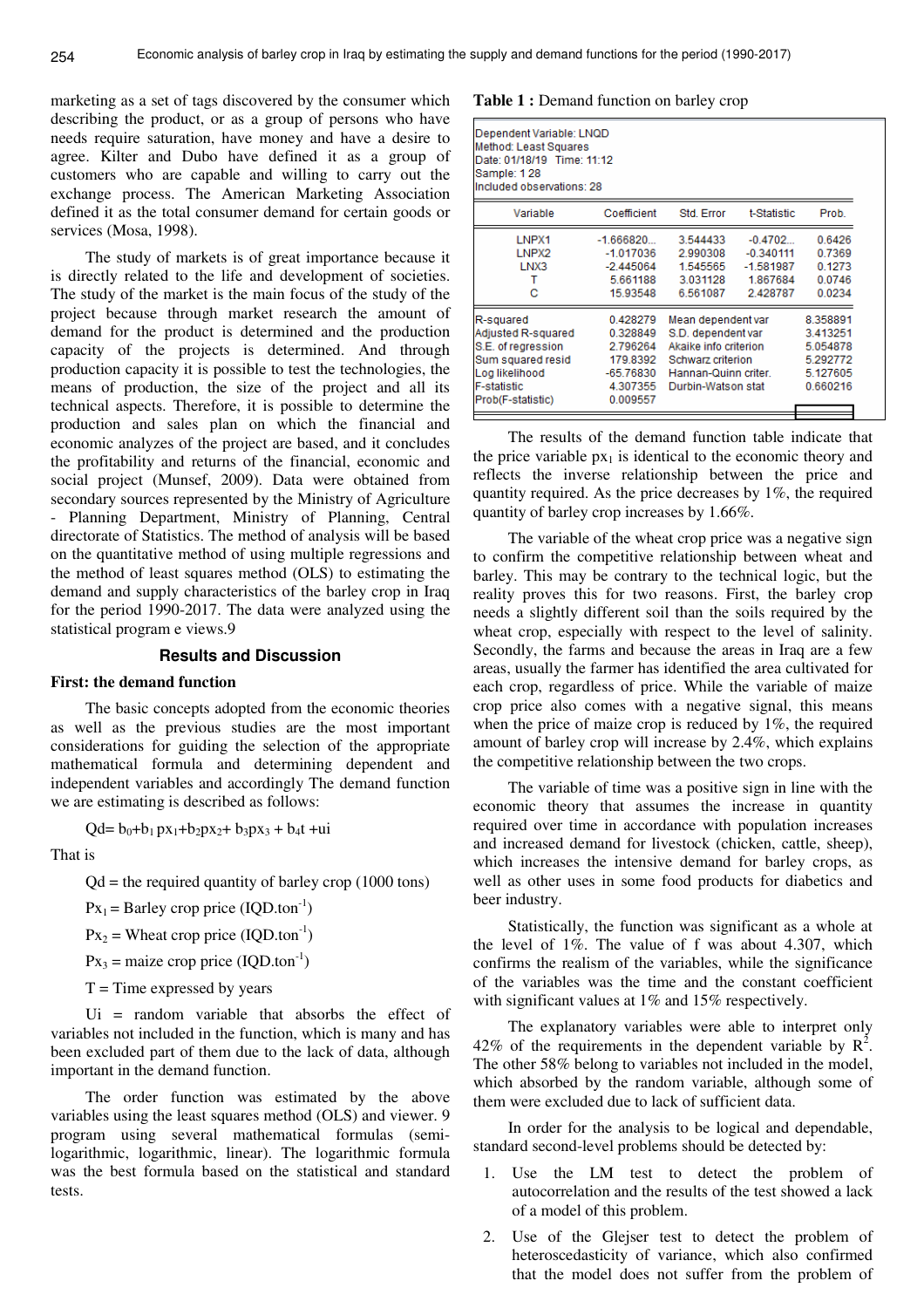heteroscedasticity, which is often, accompanied to the cross section data.

3. Use of the VIF test to detect the problem of multicollinearity. The model was free of the problem of multicollinearity due to the decrease of  $\mathbb{R}^2$  value.

**Table 2 :** Breusch-godfrey serial correlation (LM) test

| Breusch-Godfrey Serial Correlation LM Test:                                                                                                                                                             |  |                                                        |                  |  |  |
|---------------------------------------------------------------------------------------------------------------------------------------------------------------------------------------------------------|--|--------------------------------------------------------|------------------|--|--|
| F-statistic<br>Obs*R-squared                                                                                                                                                                            |  | 1.823965 Prob. F(7,16)<br>12.42701 Prob. Chi-Square(7) | 0.1512<br>0.0874 |  |  |
| Test Equation:<br>Dependent Variable: RESID<br>Method: Least Squares<br>Date: 01/18/19 Time: 11:19<br>Sample: 128<br>Included observations: 28<br>Presample missing value lagged residuals set to zero. |  |                                                        |                  |  |  |

**Table 3 :** Heteroscedasticity test Glejser

| Heteroskedasticity Test: Glejser                                                                                                                |                                  |                                                             |                            |  |  |  |
|-------------------------------------------------------------------------------------------------------------------------------------------------|----------------------------------|-------------------------------------------------------------|----------------------------|--|--|--|
| <b>F-statistic</b><br>Obs*R-squared<br>Scaled explained SS                                                                                      | 1.048063<br>4.316782<br>2.224118 | Prob. F(4.23)<br>Prob. Chi-Square(4)<br>Prob. Chi-Square(4) | 0.4043<br>0.3648<br>0.6946 |  |  |  |
| Test Equation:<br>Dependent Variable: ARESID<br>Method: Least Squares<br>Date: 01/18/19 Time: 11:24<br>Sample: 128<br>Included observations: 28 |                                  |                                                             |                            |  |  |  |

It should be noted here that as long as the estimated formula is logarithmic formula, the parameters here represent elasticity. Therefore, the elasticity of price demand indicates that demand for barley is flexible and the elasticity of competitive demand indicates the competitiveness of other crops.

### **Second: the supply function:**

Before estimation, the barley function should be characterized as follows:

 $Qs = b_0 + b_1 px + b_2E + b_3M + b_4Pe + ui$ 

That is

 $Qs$  = the amount of barley produced which calculated from total production and import

 $Px =$  barley crop price

 $E =$  cultivated area with barley crop

 $M =$  Agricultural mechanization

PE = Quantity of Fertilizers

 $Ui = random variable$ 

The order function was estimated by the above variables using the least squares method (OLS) and viewer.9 program using several mathematical formulas (semilogarithmic, logarithmic, and linear). The logarithmic formula was the best formula based on the statistical and standard tests Table (4).

#### **Table 4 :** Supply function

| Dependent Variable: LNQS<br>Method: Least Squares<br>Date: 01/18/19 Time: 12:01<br>Sample: 128<br>Included observations: 28             |                                                                                   |                                                                                                                                      |                                                                 |                                                                      |
|-----------------------------------------------------------------------------------------------------------------------------------------|-----------------------------------------------------------------------------------|--------------------------------------------------------------------------------------------------------------------------------------|-----------------------------------------------------------------|----------------------------------------------------------------------|
| Variable                                                                                                                                | Coefficient                                                                       | Std. Error                                                                                                                           | t-Statistic                                                     | Prob.                                                                |
| LNPX1<br><b>LNE</b><br>LNM<br><b>LNPF</b><br>с                                                                                          | $-0.146398$<br>$-0.107420$<br>$-2.869230$<br>0.152113<br>39.22399                 | 0.457636<br>0.313045<br>0.244669<br>0.353079<br>7.120418                                                                             | $-0.319901$<br>$-0.343147$<br>-11.72701<br>0.430818<br>5.508664 | 0.7519<br>0.7346<br>0.0000<br>0.6706<br>0.0000                       |
| R-squared<br>Adjusted R-squared<br>S.E. of regression<br>Sum squared resid<br>Log likelihood<br><b>F-statistic</b><br>Prob(F-statistic) | 0.884998<br>0.864997<br>1.254120<br>36,17481<br>-43.31650<br>44.24906<br>0.000000 | Mean dependent var<br>S.D. dependent var<br>Akaike info criterion<br>Schwarz criterion<br>Hannan-Quinn criter.<br>Durbin-Watson stat |                                                                 | 8.358891<br>3.413251<br>3.451178<br>3.689072<br>3.523905<br>1.605457 |

It is clear from the estimated of supply function that the price parameter was negative and contrary to the economic logic which assumes that the relationship between the price and output is positive, but this may be due to the nature of the farmers who grow the crop regardless of the price and the limited area and may need to grow this crop for use as feed for their cattle.

The variable of cultivated area reached 0.107, which is also contrary to the economic logic. The increase in area led to decrease of supply quantities because of the weak administrative capacity when expanding the cultivation of the crop or cultivating with minimum areas.

The parameter of agricultural mechanization reached 2.8, which means that by increasing the use of mechanization by 1%, the offered quantity of barley crop will decrease by 2.8%, indicating the inefficiency of the mechanization component.

But the amount of fertilizer had a positive effect with a value of 0.15 that is, the increase in the use of fertilizer by 1%, the amount of barley will increase by 0.15%.

The elasticity of the price supply was 0.14, which means that the barley yield is inflexible and weak and corresponds to the low supply elasticity of agricultural commodities.

Statistically the function is significant as a whole, with F value reached 44.24, which is significant at the level of 1%, which indicates the realism of the function on the one hand and the importance of the variables studied on the other. As for the significance of the variables, the mechanization variable was significant at 1%. The explanatory variables under study were able to explain 88% of the fluctuations in the amount of barley. The remaining 12% were due to other variables not included in the model such as soil and weather.

In order for the analysis to be logical and dependable, standard second-level problems should be detected by:

- 1. Use the LM test to detect the problem of autocorrelation and the results of the test showed a lack of a model of this problem.
- 2. Use of the ARCH test to detect the problem of heteroscedasticity of variance, which also confirmed that the model does not suffer from the problem of heteroscedasticity, which is often accompanied to the cross section data.